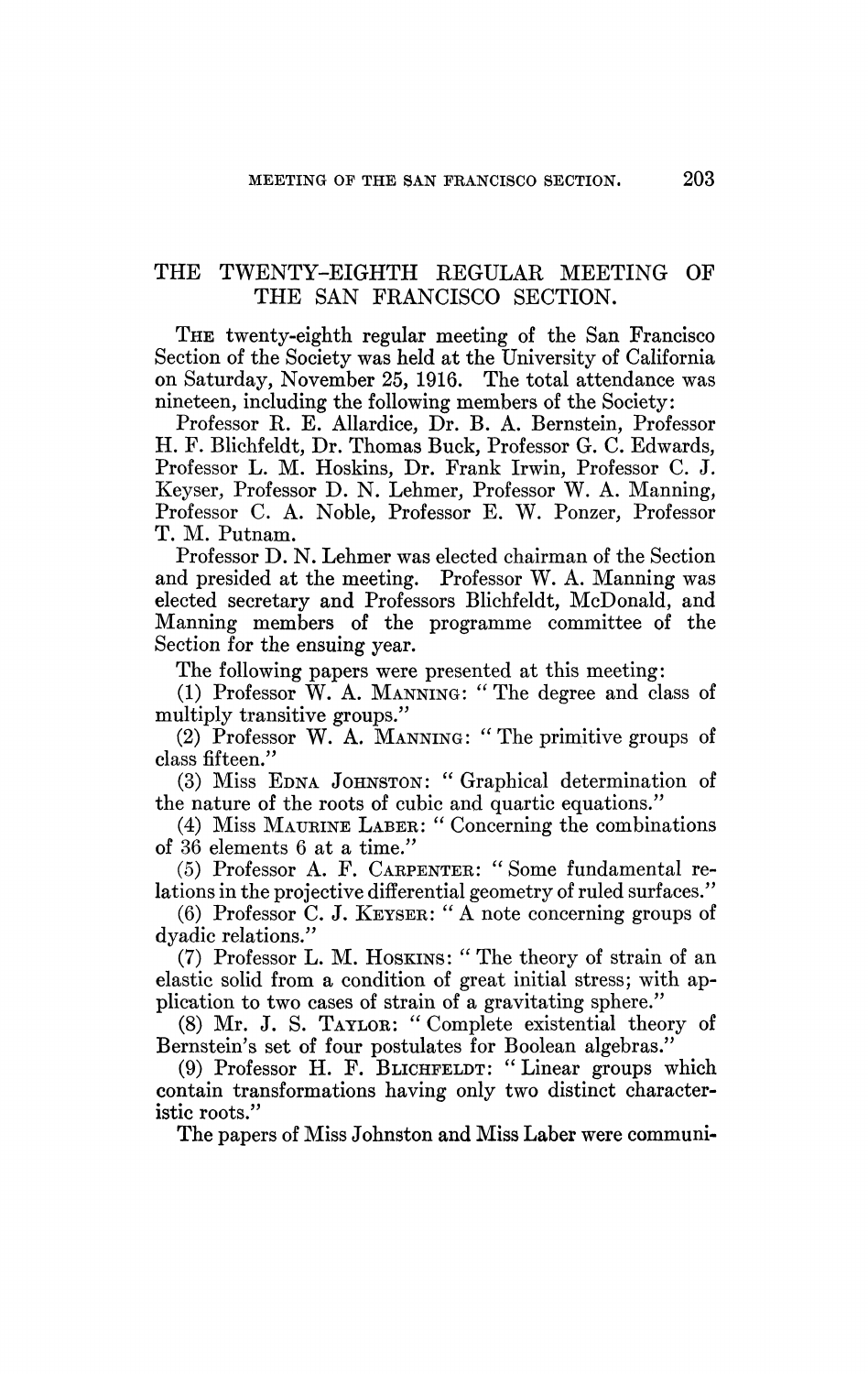cated to the Society by Professor Griffin. Mr. Taylor was introduced by Dr. Bernstein. In the absence of the authors the papers of Miss Johnston, Miss Laber, and Professor Carpenter were read by title.

Abstracts of the papers follow below. The abstracts are numbered to correspond to the titles in the list above.

1. Professor Manning presented the following theorem: Let *n* be the degree and  $\mu$  the class of a multiply transitive substitution group *G* that contains a substitution of order 2 and degree  $\mu$ ; then if the transitivity of G is

| double,   | $\mu > \frac{1}{2}n - \frac{1}{2}\sqrt{n} - 1;$                         |
|-----------|-------------------------------------------------------------------------|
| triple,   | $\mu \geq \frac{1}{2}n;$                                                |
| $4$ -ple, | $\mu \geq \frac{1}{2}(n+1);$                                            |
| 5-ple,    | $\mu \geq \frac{3}{5}n;$<br>$\mu \geq \frac{3}{4}n;$                    |
| 6-ple,    |                                                                         |
| 7-ple,    | $\mu \geq \frac{1}{3} \frac{0}{3} n$ ;                                  |
|           | more than $(p_1 + p_2 + \cdots + p_r)$ -ple, where $p_1, p_2, \cdots$ , |
|           | $p_r$ are distinct odd primes $(r > 1)$ ,                               |

$$
\mu > \frac{(p_1-1)(p_2-1)\cdots (p_r-1)-1}{(p_1-1)(p_2-1)\cdots (p_r-1)} n.
$$

Bochert, in the proof of his theorem, makes the commutator the corner stone of the whole structure. Here the commutator is abandoned and a close study of diedral rotation groups takes its place. The results of that study may be thus summarized: If the order of a group of class  $\mu$  generated by two substitutions  $s$  and  $t$  of order 2 and degree  $\mu$  is divisible by each of the odd  $\text{primes } p_1, p_2, \cdots, p_r \text{, its degree } n \text{ does not exceed } \mu + \mu/(p_1-1)$  $(p_2-1)$   $\cdots$   $(p_r-1)$ ; if the order *N* of *st* is odd or is divisible by 4, *n* does not exceed  $\mu + 2\mu/N$ ; if  $N > 2$  is twice an odd number, *n* is not greater than  $\mu + 2\mu/N + 8\mu/N^2$ .

2. It has been known for some time that the only primitive substitution groups of class *3p, p* an odd prime, that contain a substitution of degree 3p and order *p* are three in number and belong to one class only, class 15. In addition to these groups Professor Manning finds that there are just four other primitive groups of class 15. In fact, if *k* is any positive whole number greater than three, there are three simply transitive primitive groups of degree *k<sup>2</sup>* and class *3k,* and one simply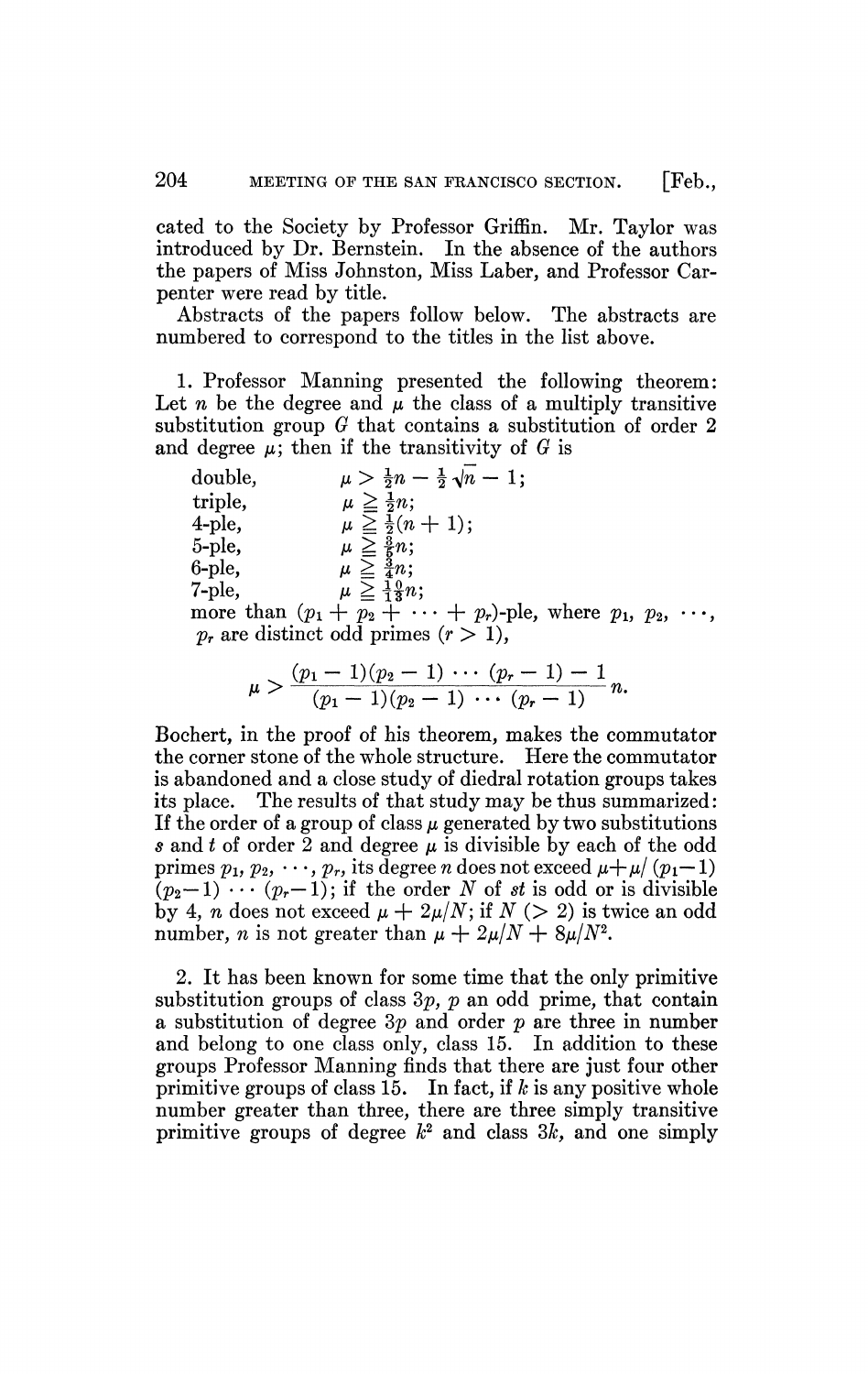transitive primitive group of degree  $\frac{1}{2}(k+1)(k+2)$  and class *3k.* The last is simply isomorphic to the alternating group of degree *k.* The others are simply isomorphic to the three imprimitive groups of degree *2k* whose intransitive head is the direct product of two alternating groups of degree *k*  in two different sets of letters, or is the dimidiate of the direct product of two symmetric groups of degree *k* on distinct letters. An auxiliary theorem suggested by this problem is this: If the degree of a transitive constituent of the subgroup leaving one letter fixed in a simply transitive primitive group exceeds by two (or more) units the degree of any other transitive constituent of that subgroup, then the constituent of highest degree is a simply transitive group.

3. In this note Miss Johnston points out a simple way to determine the nature of the roots of a quartic, in the various possible cases, by considering the points in the complex plane which represent the roots of the reducing cubic and their respective square roots. Similarly for a cubic and its reducing quadratic (sextic). Certain questions relating to discriminants are also discussed.

4. In his Mathematical Essays and Recreations, Ball describes methods of finding  $n(n+1)$  combinations of  $n^2$  elements taken *n* at a time without repetition of any pair, in the cases  $n = 4, 5, 7, 8$ . In the present note Miss Laber proves this to be impossible in the case  $n = 6$ , reported by Ball as having *"* baffied all attempts to find a solution." The proof is based upon a very convenient symmetrical system of notation, and a method of enumeration by which combinations involving common pairs can be rapidly eliminated. The number of admissible combinations resulting from various types of substitutions is noted.

5. In his projective theory of ruled surfaces, Wilczynski makes frequent use of a moving tetrahedron of reference, the homogeneous coordinates of whose vertices, when referred to any fixed system of homogeneous coordinates, are solutions of the system of differential equations

$$
y'' + p_{11}y' + p_{12}z' + q_{11}y + q_{12}z = 0,
$$
  
\n
$$
z'' + p_{21}y' + p_{22}z' + q_{21}y + q_{22}z = 0.
$$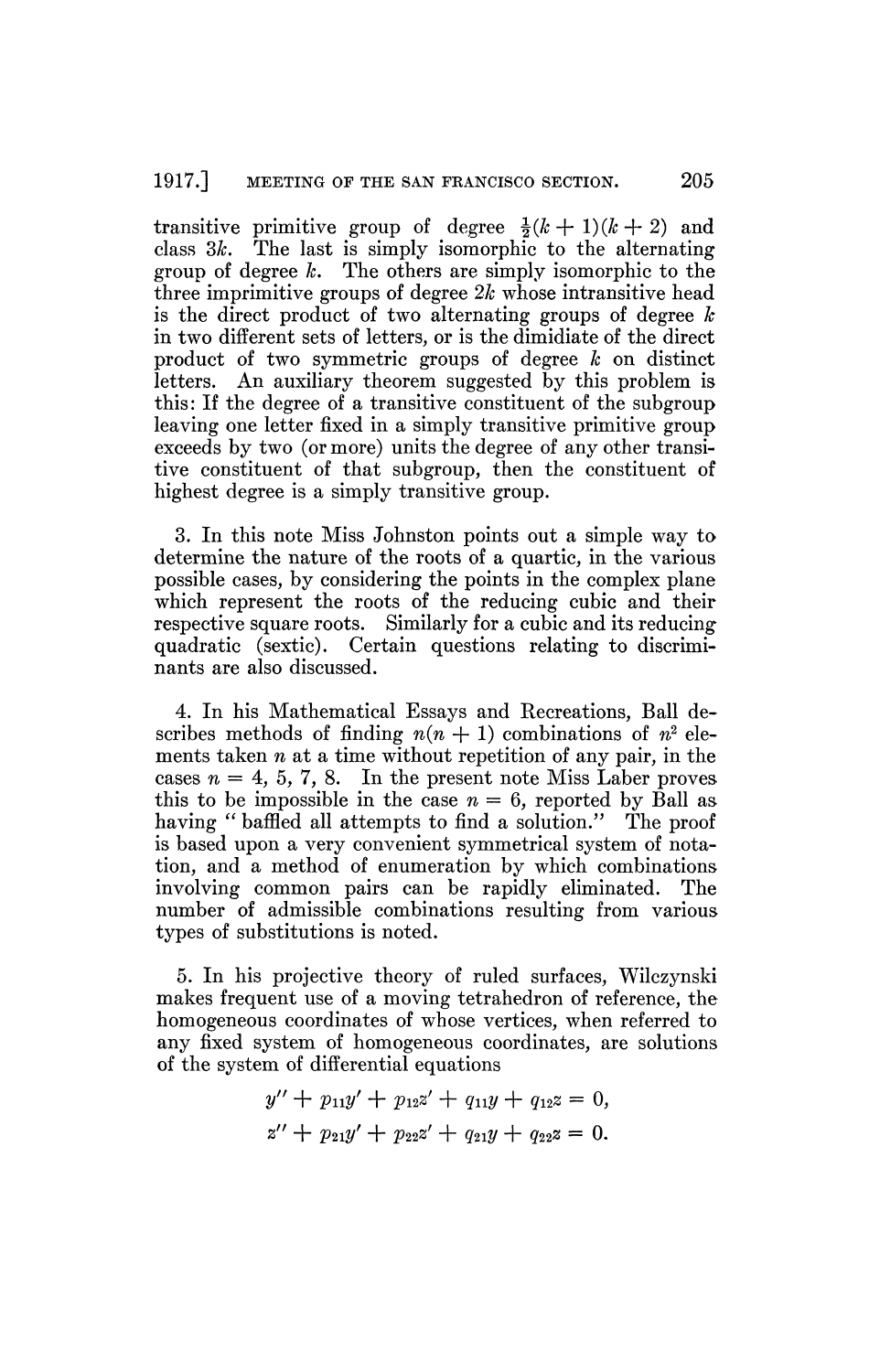If a point, line or plane is to be fixed in space, its coordinates when referred to this moving tetrahedron must satisfy certain conditions expressible as differential equations, and conversely. Professor Carpenter's paper (a) determines necessary and sufficient conditions for fixed points, lines and planes and *(b)*  indicates by a number of theorems the usefulness of these conditions in enriching the theory of ruled surfaces. A portion of this paper was communicated to the Chicago Section of the Society at the meeting of April, 1915.

6. The abstract relations studied in symbolic logic fall into The relations of a class are combinable in accordance with certain fundamental rules or modes, as logical addition, logical multiplication, relative multiplication. Professor Keyser's paper points out the desirability of examining the more important systems thus arising with a view to ascertaining which of them are groups. The paper presents some results found on the threshold of such an examination. It is found, for example, that under any of the mentioned rules of combination the ensemble of relations that constitute a type (as this term is understood in the Principia Mathematica of Whitehead and Russell) possesses the group property and two but only two of the other properties required in the four-property definition of a group. On the other hand, the ensemble of one-one relations that cover and are restricted to an arbitrarily chosen field of relations is a group if the rule of combination be relative multiplication, though the same ensemble does not possess even the group property if the rule of combination be logical addition or logical multiplication.

7. The earlier papers upon the strain of a gravitating elastic sphere were based upon a defective physical theory, in that the stress-strain relations were assumed to hold for a fixed element of space rather than for a definite element of matter. This defect was pointed out by Professor Hoskins in 1910 *(Transactions,* volume 11, page 504) and by A. E. H. Love in 1911 (Some Problems of Geodynamics, page 89). An amended theory was stated by Love and applied to certain problems including that of the tides in a gravitating sphere of uniform density. The present paper is based upon a theory in essential agreement with that of Love but formulated in a somewhat